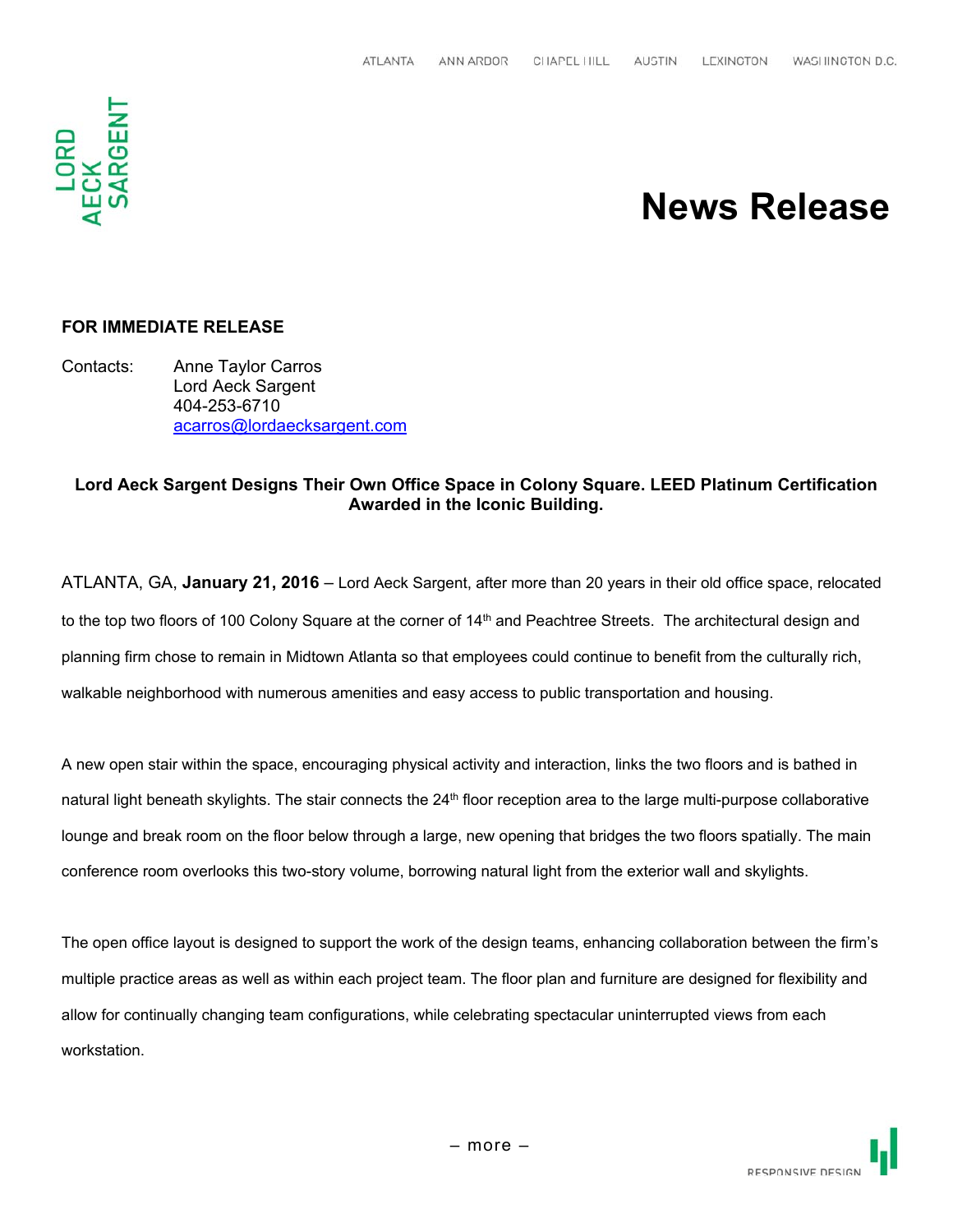# 

## **News Release**

Teaming spaces of various sizes and shapes are located at every corner of the square floor plans on both levels. Circular and semi-circular conference rooms, informal open teaming areas, a large multi-use critique and training room as well as a materials resource library occupy this prime real estate. These meeting spaces offer full audio-visual and video conferencing capabilities for communication with clients, consultants and the firm's regional offices. Other informal meeting spaces are located throughout both floors to encourage collaboration within the office. Together, the informal, formal and workstation spaces offer a variety of environments to allow for both collaborative and individual work.

The LEED Rating System provided an effective tool for the identification and incorporation of sustainable design strategies, with the project ultimately achieving LEED Platinum Certification. The project's urban site provides immediate pedestrian access to nearby housing, restaurant and park amenities as well as the Woodruff Arts Center and MARTA multi-modal transit station. Showers, changing areas and visible, sculptural bicycle racks all celebrate physical activity and encourage alternate transportation to the office. LED lighting fixtures with sophisticated occupancy and daylight harvesting controls are estimated to reduce lighting energy use by 53%, achieving a Lighting Power Density of only 0.5 watts per square foot. Workstation occupancy sensors automatically control task lighting and computer monitors, turning them off when unoccupied, and high efficiency plumbing fixtures and Energy Star appliances further reduce resource consumption. The design provides abundant natural daylight and promotes active, healthy lifestyles.

Demonstrating that healthy, sustainable, collaborative workplaces can be created with conventional budgets and within existing building constraints, Lord Aeck Sargent's new LEED Platinum Certified office is a physical testament to the firm's commitment to sustainable design and to meeting the 2030 Challenge.